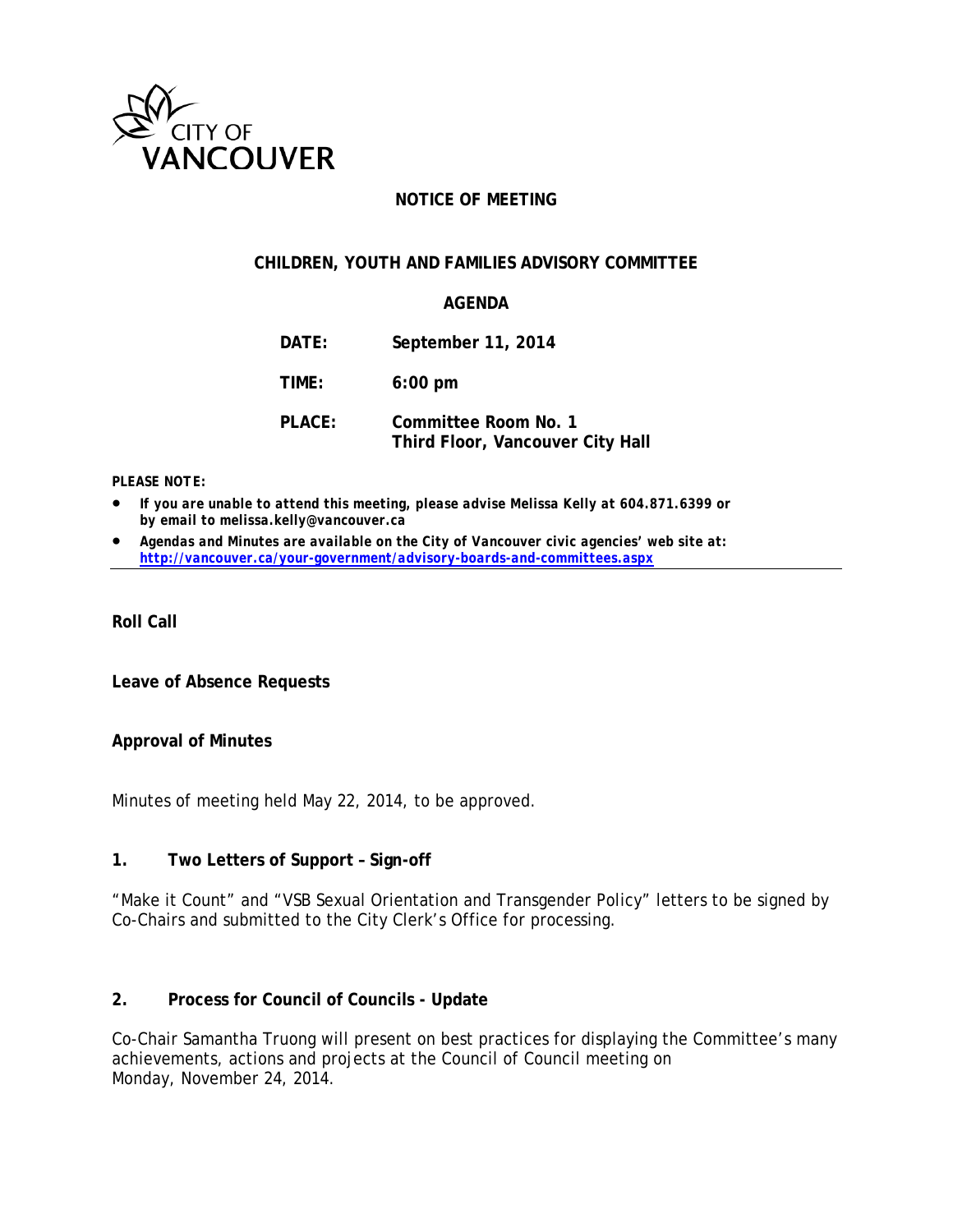### **3. Sub-Committee Updates – Check-In**

- A. Communication and Advocacy
- B. Home Economics<br>C. City Services
- City Services
- D. Civic Engagement and Community Development

### **4. Preparation Session Survey Results – Report Back**

Staff Liaison George Walker to survey findings from members on the new Preparation Session format, protocols and procedures. Short round-table discussion.

### **5. Closing of Pine Clinic – Advocacy Letter of Support**

Co-Chair Truong will present letter to committee.

## **6. Sanctuary City – Advocacy Letter of Support**

Committee member Victoria Cruz Mendez will present letter to committee.

## **7. Young Mayors Program Presentation -- Group Discussion**

Committee Member Dr. Nancy Bell will provide a brief presentation on the young mayor process in Lewisham, England. To be followed by group discussion.

### **8. Advisory Committee Protocol for Recruitment and Replacement**

Staff Liaison Walker to provide background on the 2015 application process.

## **9. BC Teacher's Strike – Update/Group Discussion**

### **10. New Business**